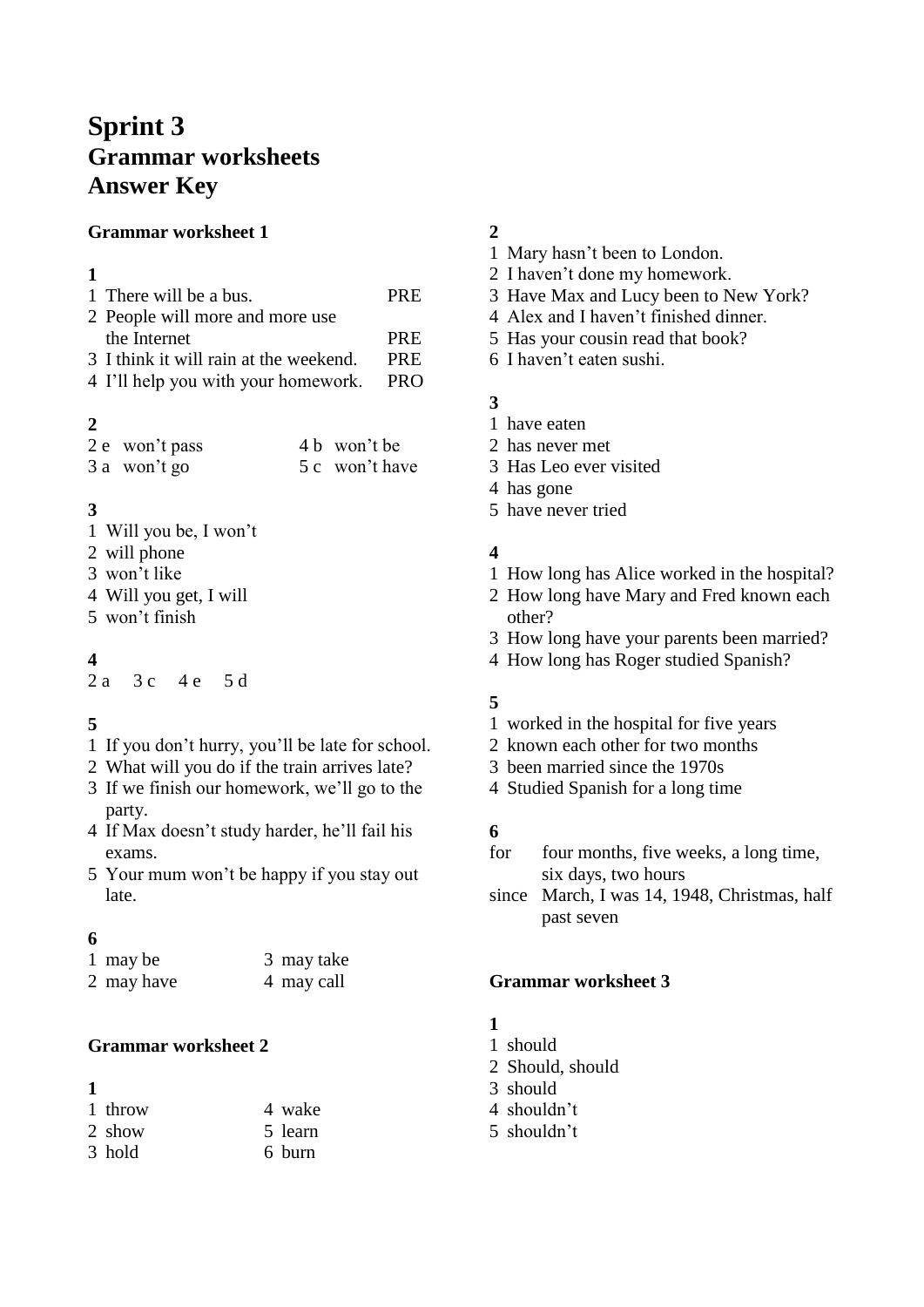Answer Key

# 

- He should take up a sport.
- He should run to school.
- He shouldn't eat chocolate.
- He shouldn't skip breakfast.
- He should study harder.

# 

Risposte possibili:

- She should get up earlier.
- You should study harder.
- You should go to the hairdresser's.
- He shouldn't spend so much money.
- You should go to the dentist's.
- You should eat breakfast.

# 

- could drink
- Could you speak
- couldn't do
- couldn't be

### 

- Could you close the door, please?
- Could you repeat that, please?
- Could you help me, please?
- Could you tell me the time, please?

# 

- Amy and Sam have just seen the Queen!
- Have you done your homework yet?
- I haven't seen my sister yet.
- Melissa has just arrived.
- David has already finished dinner.

#### **Grammar worksheet 4**

#### 

| 1 spoken | 4 done |
|----------|--------|
| 2 bought | 5 sung |

- 
- made

# 

- is served here
- are recycled here
- isn't sold here
- aren't made in my town
- Is Spanish spoken all over the world, it isn't

# 

- When was the computer invented?
- Our house was built in 1972.
- Where was the exhibition held?
- These photos weren't taken at Christmas.
- The painting was stolen in May.

### 

- were born 5 was presented
- 2 is spoken 6 are built
- was won 7 is sold
- 4 is used 8 was made

# 

1 is recycled 4 was sold 2 is taught 5 was stolen 3 were designed 6 is held

# 

by 2 from 3 by 4 by 5 of

#### **Grammar worksheet 5**

#### 

1 tells 3 say 2 tells 4 tell

# 

- if I know Ella
- what my surname is
- if we are going to the cinema
- where his mobile phone is.
- which way it is to the bank

# 

- she had to go to school
- he played rugby on Saturday
- what time the match started
- me I should walk more
- Ben had phoned her the night before
- if he had to finish it that day

#### 

- 1 does he 4 weren't you
- 2 won't you 5 did they
- can she
- 
- 
- 
- 
-